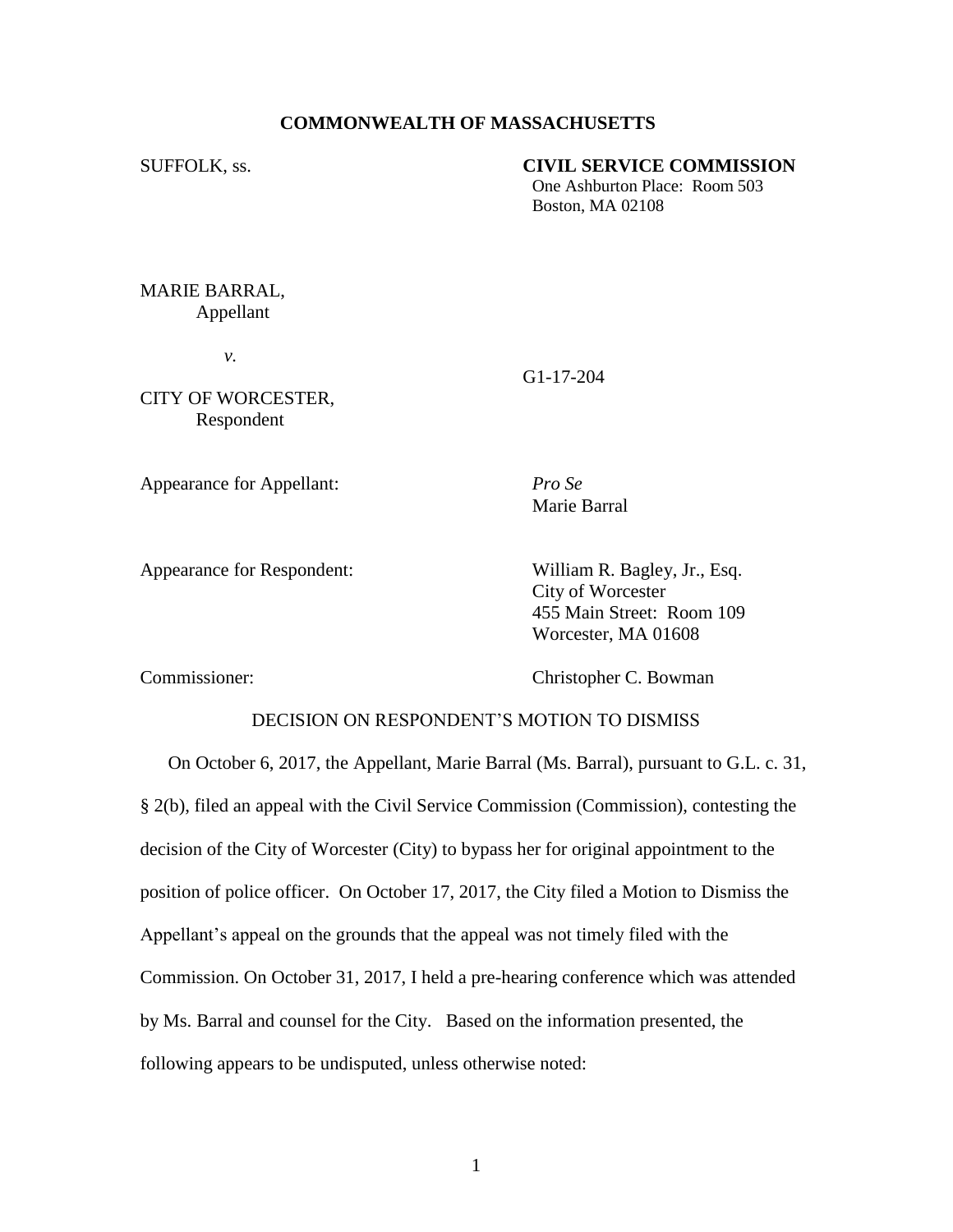- 1. On April 25, 2015, Ms. Barral took and passed the civil service examination for police officer, administered by the state's Human Resources Division (HRD).
- 2. On October 2, 2015, HRD established an eligible list of candidates for police officer in Worcester.
- 3. On June 16, 2016 and August 18, 2016, HRD sent Certification No. 03894 to the City from which the City could appoint thirty-two (32) police officers.
- 4. Ms. Barral was ranked  $54<sup>th</sup>$  among those willing to accept appointment on Certification No. 03894.
- 5. The City ultimately appointed thirty-eight (38) candidates from Certification No. 03894, ten (10) of whom were ranked below Ms. Barral.
- 6. On March 1, 2017, the City provided HRD with proposed reasons to bypass Ms. Barral for appointment.<sup>1</sup>
- 7. By letter dated April 9, 2017, HRD notified Ms. Barral that it had approved the City's reasons for bypass.
- 8. HRD's April 9, 2017 letter stated in relevant part: "You have a right to appeal this determination by filing your appeal, in writing within sixty calendar days of receipt of this notice, with the Civil Service Commission, One Ashburton Place, Room 503, Boston, MA 02108. Please file a copy of this correspondence and all enclosures with your appeal to the Civil Service Commission (website: [www.mass.gov/csc\).](http://www.mass.gov/csc))"
- 9. Since October 1, 2000, the Commission has had a [rule](https://www.mass.gov/files/documents/2017/09/26/bypassrule_1.pdf) requiring that bypass appeals must be filed within sixty (60) days of receipt of the approved bypass reasons.

 $\overline{a}$ 

<sup>&</sup>lt;sup>1</sup> The City is one of a handful of communities still subject to a consent decree regarding the appointment of police officers. These communities, unlike "non-consent degree communities" have not been delegated the responsibility of approving bypass reasons by HRD.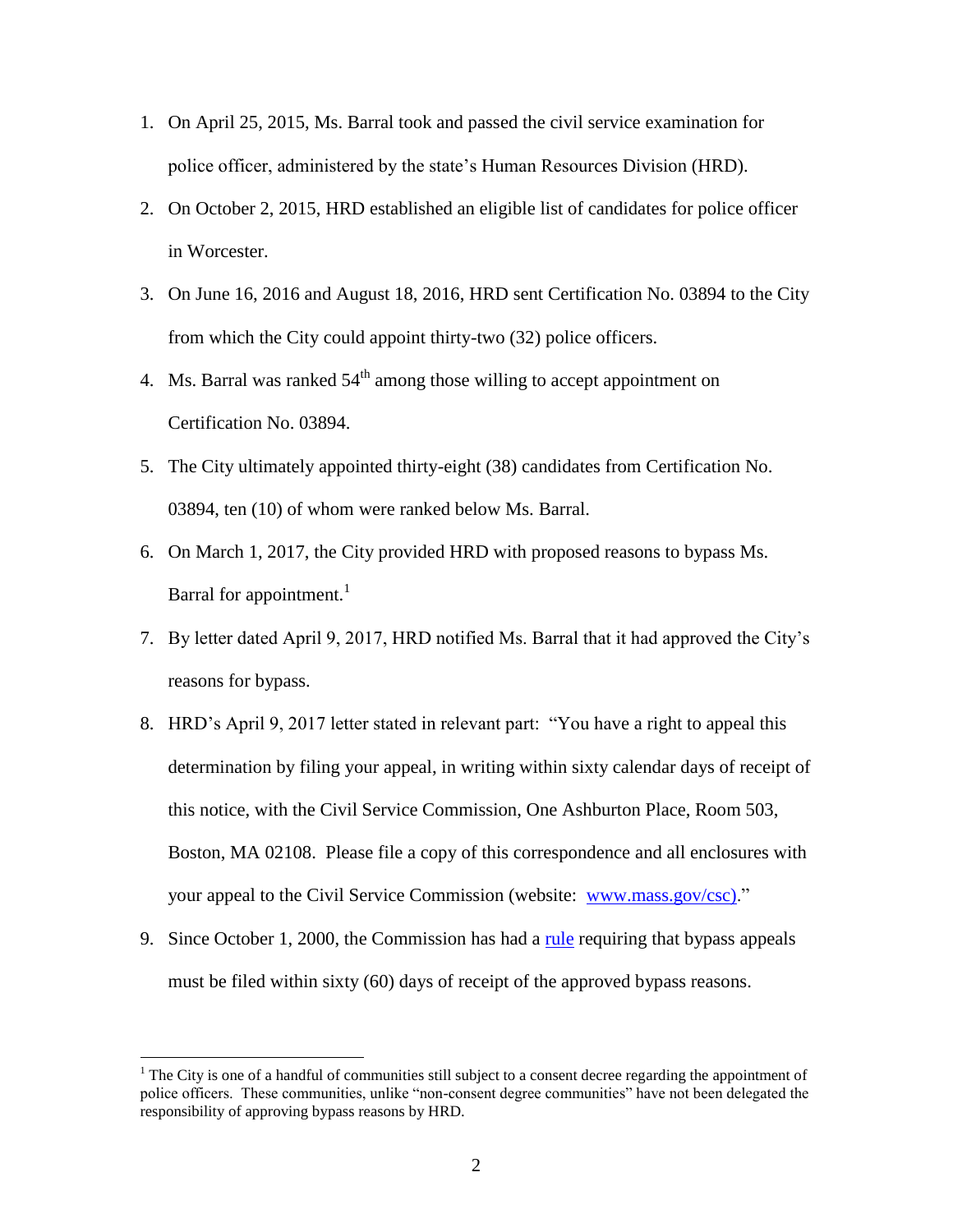- 10. Bypass appeals filed with the Commission must be accompanied by a [\\$25 filing fee.](https://www.mass.gov/how-to/file-an-appeal-with-the-civil-service-commission) Absent a filing fee, [the appeal is not docketed](https://www.mass.gov/files/documents/2017/09/26/Clarification%20of%20Commission%20Policies.pdf) and is returned to the Appellant, reminding them of this requirement.
- 11. According to Ms. Barral, on June 2, 2017, she forwarded a letter (with no appeal form or filing fee) expressing her desire to appeal to: "The Commonwealth of Massachusetts; Human Resources Division – Civil Service Commission; One Ashburton Place, Room 503, Boston, MA 02108."
- 12. The Human Resources Division is a separate state agency with a mailing address of One Ashburton Place: Room 301, Boston, MA 02108.
- 13. The Commission keeps a record of all appeals filed, including those appeals filed (but not docketed) without a filing fee.
- 14. The Commission has no record of receiving correspondence form Ms. Barral on or around June 2, 2017.
- 15. On October 6, 2017, Ms. Barral filed an appeal with the Commission, with a \$25 filing fee.
- 16. The October 6, 2017 appeal was docketed by the Commission and a pre-hearing conference was held on October 31, 2017.

## *City's Argument in Favor of Motion to Dismiss*

 The City argues that the Appellant's appeal is not timely as it fails to meet the Commission's sixty (60)-day statute of limitations regarding bypass appeals. The City argues that the Appellant's bypass appeal was filed almost six (6) months after the Appellant was notified that HRD was accepting the City's reasons for bypassing her.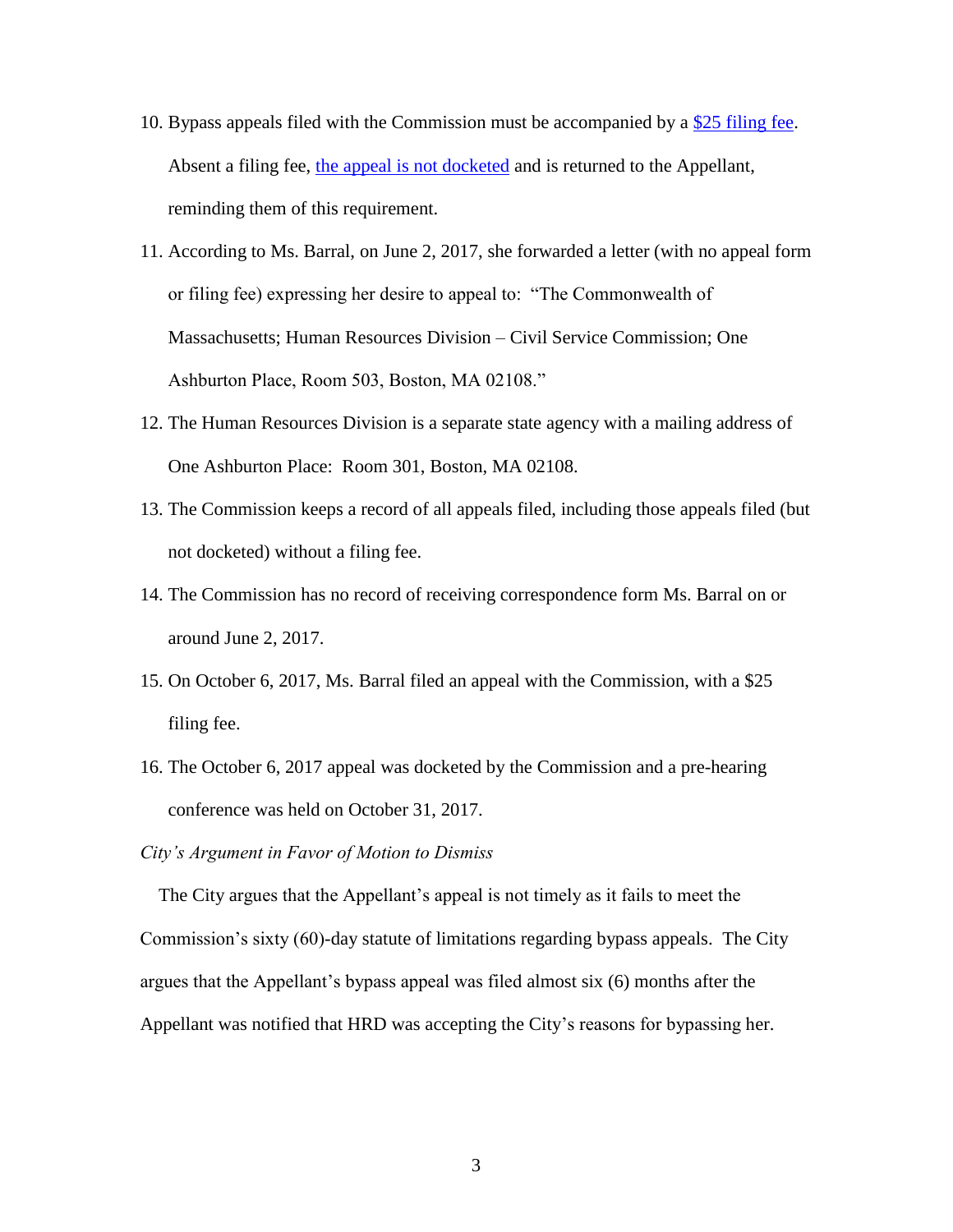#### *Appellant's Argument in Opposition to Motion to Dismiss*

 The Appellant argues that she was confused by the appeal language in the bypass letter; that she was unaware of the bypass appeal form available on the Commission's website; and / or the filing fee requirement. Further, the Appellant argues that she received conflicting information regarding who her appeal should be mailed to. *Analysis*

 The Commission, by administrative rule, has established a 60-day period for taking an appeal from the approval by HRD of a bypass under G.L. c. 31, § 2(b). Here, the Commission did not receive an appeal from the Appellant until almost six (6) months after receiving notification of the approved bypass reasons, making it approximately four (4) months late.

 Even viewing all of the evidence in favor of the Appellant, and assuming that she mailed correspondence on June  $2<sup>nd</sup>$ , the first address on that correspondence is the Human Resources Division (HRD), contrary to the explicit instructions on the bypass letter stating that the appeal must be forwarded to the Civil Service Commission. Further, that correspondence did not include the required filing fee, which, even if it was received by the Commission, would not have been docketed absent the filing fee.

### *Conclusion*

Ms. Barral's appeal with the Commission is not timely. For this reason, her appeal under Docket No. G1-17-204 is hereby *dismissed*.

#### Civil Service Commission

*/s/ Christopher Bowman* Christopher C. Bowman Chairman